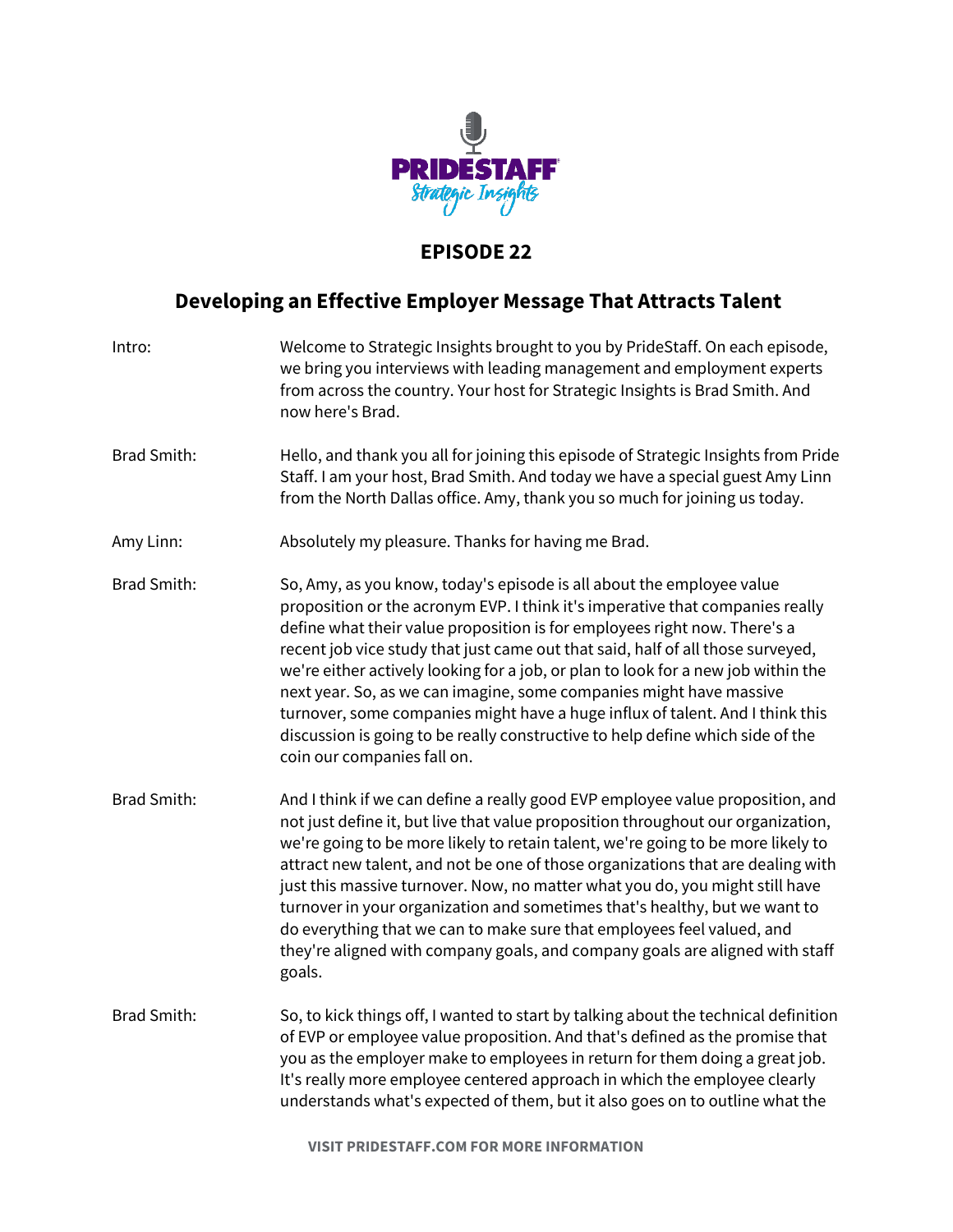|                    | employee should expect from the employer in return for their services, their<br>knowledge, their expertise and their great work.                                                                                                                                                                                                                                                                                                                                                                                                                                                                                                                                                                                                                                                                                                                                                                                         |
|--------------------|--------------------------------------------------------------------------------------------------------------------------------------------------------------------------------------------------------------------------------------------------------------------------------------------------------------------------------------------------------------------------------------------------------------------------------------------------------------------------------------------------------------------------------------------------------------------------------------------------------------------------------------------------------------------------------------------------------------------------------------------------------------------------------------------------------------------------------------------------------------------------------------------------------------------------|
| <b>Brad Smith:</b> | But as I mentioned, that's really kind of just the technical definition. And for<br>me, when I think about EVP, it's really about as the employee, what's in it for<br>me? What do I get back from the company for doing an amazing job, for hitting<br>my goals, for hitting my KPIs, my metrics? What makes me want to stay at the<br>employer? What makes me want to do an amazing job and maybe even go<br>above and beyond. And to me that's really what the employee value<br>proposition is about. What's your take on that, Amy?                                                                                                                                                                                                                                                                                                                                                                                 |
| Amy Linn:          | Well, I think with that technical definition, one of the words that need to be<br>underscored is promise. And when you think about promise, that really<br>implies trust. And I think when today employers are shifting to the idea that<br>they have an employment brand, they need to look at that brand promise<br>from their employee's perspective. And if that trust is what is going to build<br>the relationship, and as you indicated, the future potential of that relationship<br>with the employee, it has to be built on trust, and that's the promise. If you<br>break down anywhere along the way, what that potential candidate becomes<br>a future employee of your business and looks for a job six months later, why?<br>And evaluating that process, and what promise you made, and how you<br>followed through on that, I think is a basis of any EVP.                                              |
| <b>Brad Smith:</b> | I think you're dead on that promise and that follow through is crucial. The<br>data actually supports what you just said. So, I mentioned that job light survey<br>a minute ago, what they found was that, 62% of workers were actually<br>satisfied with their jobs, however, as I mentioned to start this off, half of<br>people are looking for a new job or plan too shortly. And then it went on to<br>find that, 32% would actually feel comfortable quitting their job without<br>having another job lined up, 30% have left their job within the first 90 days of<br>starting, 23% have changed industries since the start of the pandemic.                                                                                                                                                                                                                                                                      |
| <b>Brad Smith:</b> | So, as you just mentioned, it's that promise. And if we're making that promise,<br>we have to follow through on that, otherwise we're going to have half of our<br>people leaving, potentially. We really need to live that value proposition and<br>follow through on it. And all of this is having just a huge impact on employers.<br>When they surveyed employers, they found that 40% have experienced high<br>turnover over the last year. 40% of leaders reported that their own workload<br>has increased due to turnover. So as employees are leaving, it just<br>reverberates throughout the entire organization, and it underscores the<br>importance of living that and following through on that that promise. Now,<br>Amy, with the employers you consult with, have they struggled with some of<br>these issues? Are they seeing the turnover? Are they seeing the increased<br>workloads for themselves? |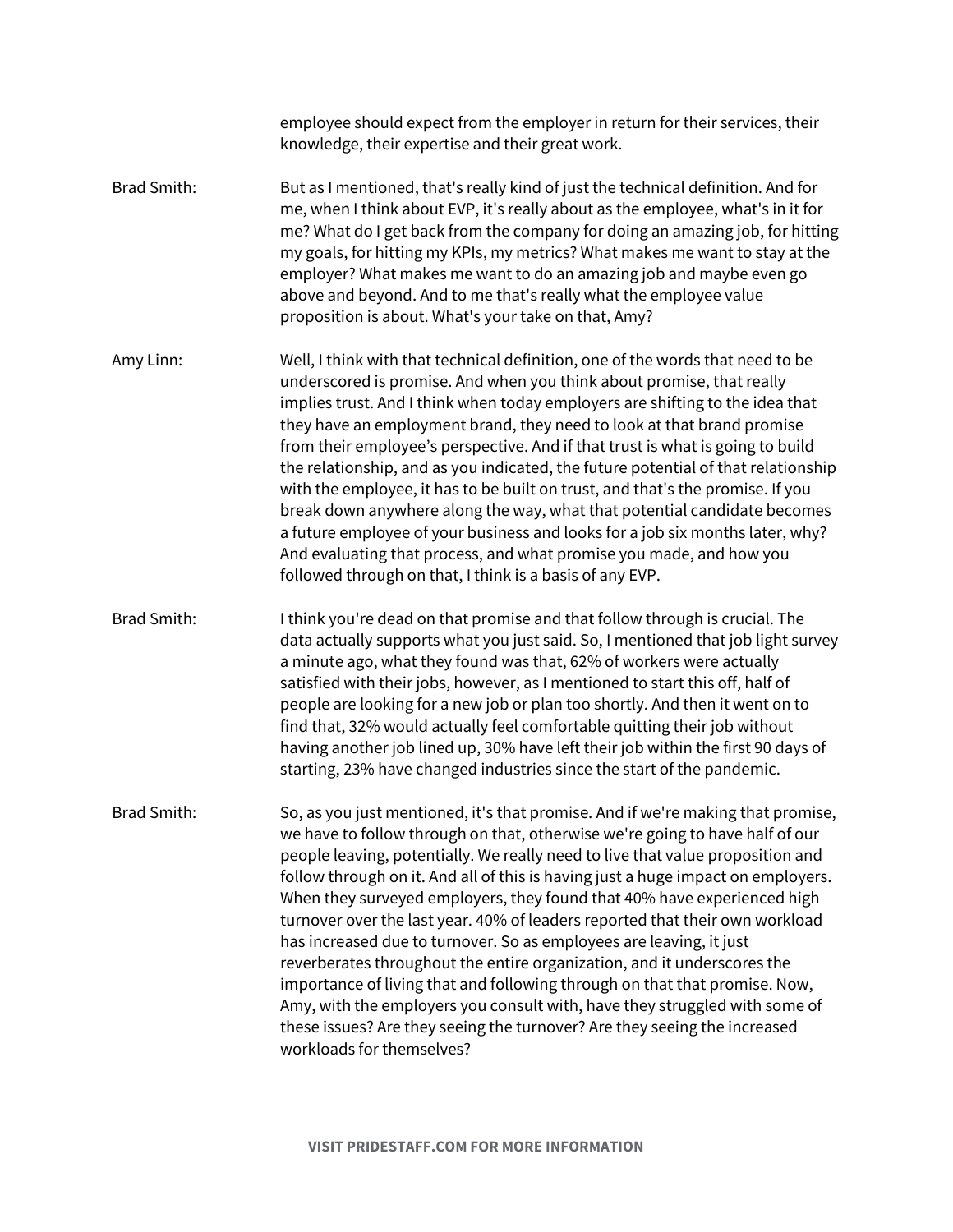| Amy Linn:          | Well, that struggle is real, Brad. We consult with hundreds of employers in the<br>Dallas market and individual managers as well as executive leadership, and at<br>every level what's happening in the employment market has an impact. So it's<br>not only the statistics and these reports reflecting life, but life reflecting the<br>statistics. It's prevalent, it's in every organization we work with, some to a<br>greater degree than others. And when you stop to evaluate what those that<br>are feeling the pinch less are doing, you find some really actionable strategies<br>that any employer, any manager or executive can implement in their own<br>organizations to succeed.                                                            |
|--------------------|-------------------------------------------------------------------------------------------------------------------------------------------------------------------------------------------------------------------------------------------------------------------------------------------------------------------------------------------------------------------------------------------------------------------------------------------------------------------------------------------------------------------------------------------------------------------------------------------------------------------------------------------------------------------------------------------------------------------------------------------------------------|
| <b>Brad Smith:</b> | So, when we're talking about things to implement, I want to start off first by<br>talking a little bit about salary. Now, obviously culture and value proposition<br>are way more than salary, but salary is table stakes, and we're dealing with<br>wage inflation right now. And what's happening is that, 37% of workers report<br>that they are paid fairly. Only 37%, that means the majority of workers feel like<br>they're not paid fairly. And if salary is the starting point and is really just table<br>stakes, everything that you do above and beyond that matters if salary is<br>there. So how do employers, I'm sorry, know that their salary is on par with<br>what the market is really dictating now?                                   |
| Amy Linn:          | That's a great question because it is so fluid. We're very data driven and we<br>will provide the clients that we consult with reports that come from our<br>partners, Emsi Data is one of those that we utilize to be able to get data that's<br>on point with the specific positions that they're recruiting for, the type of<br>industry, the size of company. But as I mentioned, is fluid, we have to check<br>with a number of different sources to make sure that we are up to date.<br>Dallas's Business Journal, just as an example, did a survey of salary increases<br>in our market and found, just over the last three months, there's been a 9%<br>increase on average. Is that reflected in the data that we will access for our<br>clients? |
| Amy Linn:          | Yes, but it needs to be paired with other information. And we speak directly to<br>candidates all day long, hundreds of candidates on a weekly basis. And we<br>know what the competition is offering candidates, what job offers they're<br>getting, and what their expectations have now risen to be because of what's<br>happening in the market. So the kind of marriage of all of that information,<br>some of it anecdotal, some of it directly from companies that specialize in<br>reviewing that and analyzing that data, but combined that provides a really<br>solid picture to be able to make those decisions.                                                                                                                                 |
| Amy Linn:          | But ultimately once we consult on evaluating the salary, that's offered for the<br>roles that we're being asked to help recruit for, we have to advise our client<br>companies to do that same data analysis within their own organization, and to<br>look at that pay that they're offering across the board, because if they look to<br>bring in new talent at a higher wage than what they're offering their existing<br>employees, we're back to the question of trust. And we're back to evaluating                                                                                                                                                                                                                                                    |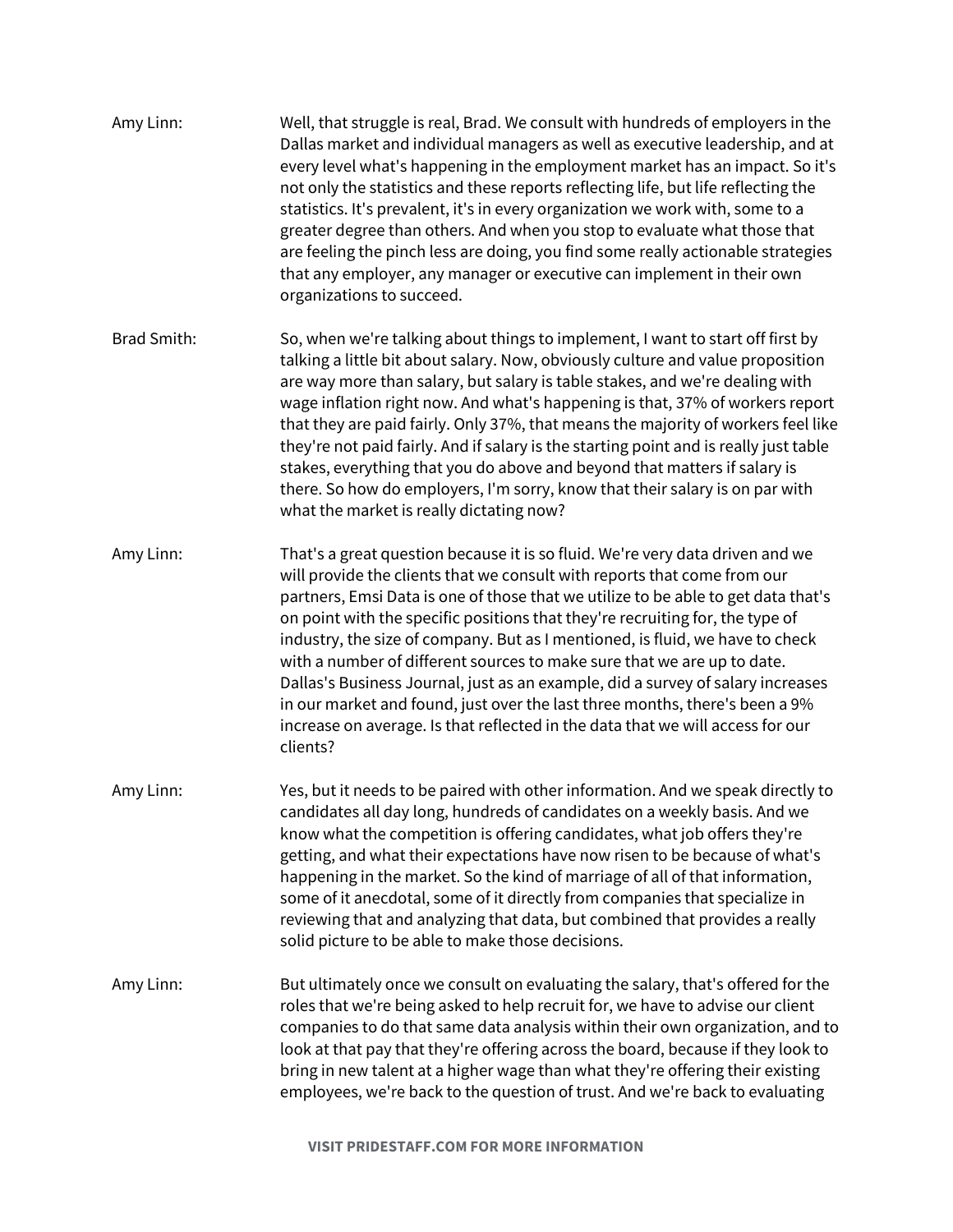what type of turnover they're going to experience within their organization if they're not being true to the promise they made the employees that have been with them for years. Brad Smith: So that's an amazing point. I mean, you're not just providing value in recruiting or in low level staffing, you're actually consulting with your clients on these extremely strategic workforce initiatives. So you mentioned all those data sources, you mentioned you're talking with hundreds or thousands of candidates to really get this data and this information. As the end employer, I don't have access to any of that, so how do I pick your brain? How do I go about getting that data and that information and is there a cost associated with it? Amy Linn: No, actually there isn't. I think the interesting thing about our service industry is that, all the work that we do for our clients is reciprocal. So if we are able to help our clients build a stronger employment brand, they achieve their goals, and as their partner, we achieve ours. So to answer your question, no, that information is completely free. And any of our consultants by phone by email, are able to provide that information. Brad Smith: Wow, that's terrific. What an amazing resource. So getting beyond salary, which obviously is very important and it's not only new incoming people that it's important for, but your existing staff. Beyond salary, though, what are the other reasons that you're hearing from people on why they're looking for a new job? We mentioned half of people are potentially looking for a new job, either actively or over the next year. What's the reason for it? Amy Linn: I think right now are at an inflection point, we are experiencing change happen on a daily basis. And it is going to rewrite the social contract between employers and employees. It's almost as if the rules of the game are changing and the employees have the pen and are rewriting day by day. But I think the specific things that we are hearing in the market is the way their employer performed through the pandemic. How did they support their employees? Did they feel that they were valued during that timeframe? And in those organizations, there is less turnover. Amy Linn: That trust has been forged, and they have built that relationship for a longer term with their internal employees. And in those organizations, the reason they're staying, and they're not part of the statistics that are looking, isn't just about the salary. And some of these places have implemented four-day work weeks, or they have no meeting Mondays, they're coming up with ways that they can show their employees that they value their time, they value them, the whole person. And they're following through on what they promised that employee that they would provide them with, that employment relationship that is reciprocal.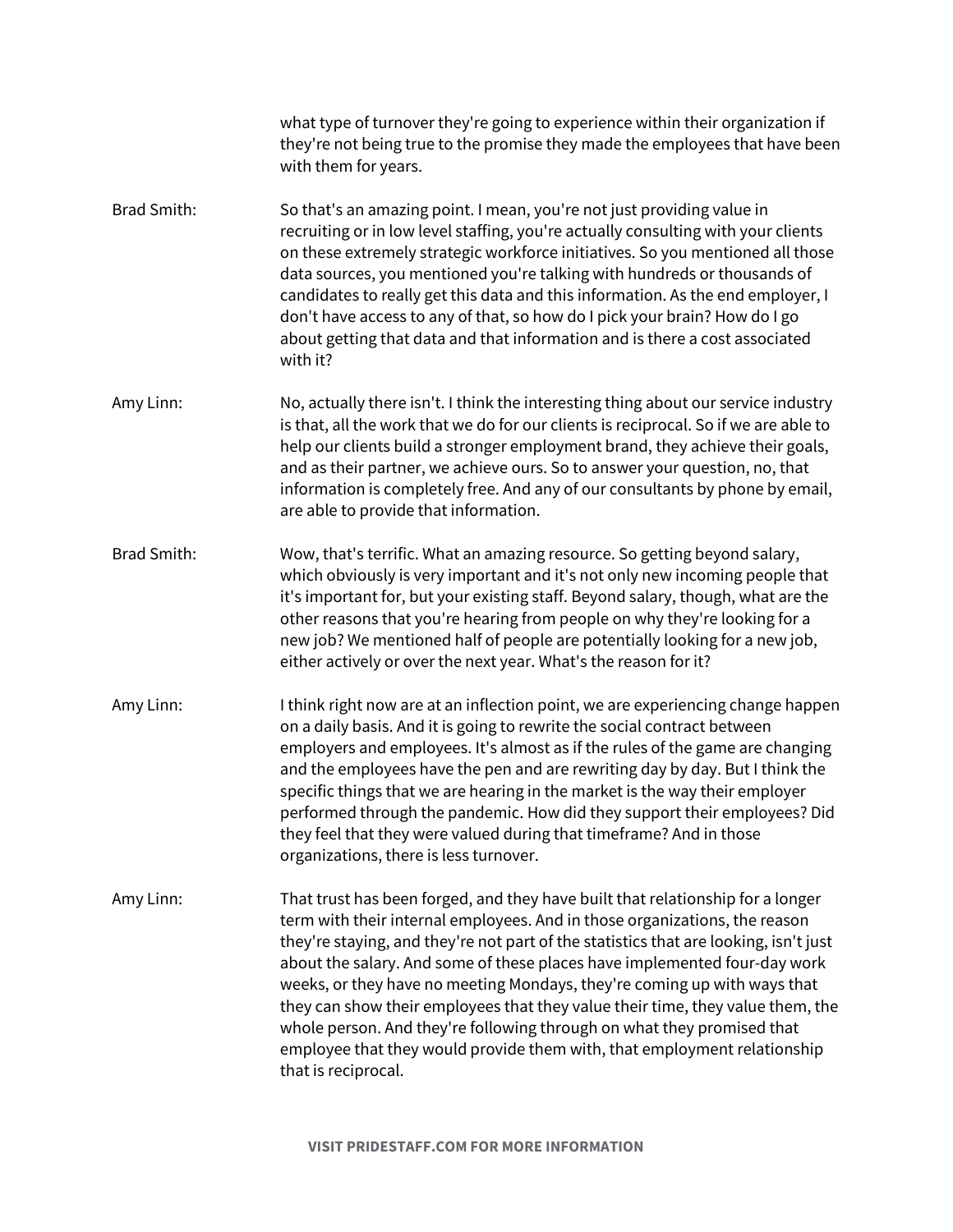- Brad Smith: You've mentioned that word promise so many times, we can't underscore the importance of that. There is trust, transparency, and promise that we all have to follow through on to make sure that employees are happy. Now, Amy, I've seen a lot of data that says that a lot of employees are leaving because of opportunity, or a lack of opportunity at their existing employer. And a lot of those things that you just mentioned and what was presented to them throughout the pandemic and how employers handled that and opportunities for growth really play into whether somebody stays or leaves an organization. What are you seeing in the market right now? And what are employers doing to help their employees grow and grow organically within the organization as opposed to leaving?
- Amy Linn: You're right, we did talk a lot about trust and I'm about to bring up another really important key word, and that is training. We have found that one of the first questions our candidates are asking when we're presenting an opportunity from one of our clients is, what is offered to them as far as growth in training and development? Where can they go within the organization and what tools are they going to be given to get there? This is a cross generation, so a lot has been written a about the generation entering the workforce and how quickly they want to advance.
- Amy Linn: But this is not limited to the incoming millennial generation, I think, this is across the board. What training is being offered to me and what that signal to an employee is the value proposition, that they are viewed as more than just entering this role and the expectation being that they would stay in that role for the next 25 years, and then retire with the gold watch. I mean, that is out the window. So, the value proposition for trust extends to training, you are going to help me grow in my career through resources that you have within this organization. And the reciprocal is that, I then will help you meet your business goals through the training you've provided me.
- Brad Smith: Terrific. Amy, staying on training for a minute, with the shortage of talent today, and we hear this in the news all the time, there's a sansdemic or a lack of talent right now, are you seeing companies invest training in people with little or no experience, or are they still looking for people with degrees, with certifications, with a year or two of experience?
- Amy Linn: The employers that are still being prescriptive in their job descriptions that they require the four-year degree, they're going to require three years of experience, they need these specific programs. Those employers unfortunately are losing the war for talent. Those that are more adaptable today and really evaluating, is that's what your degree necessary for this role? Is industry experience necessary for this role? Is software experience exposure necessary? Or can I train to those things? Can I bring somebody in from an industry that has transferable skills, teach them my industry, teach them my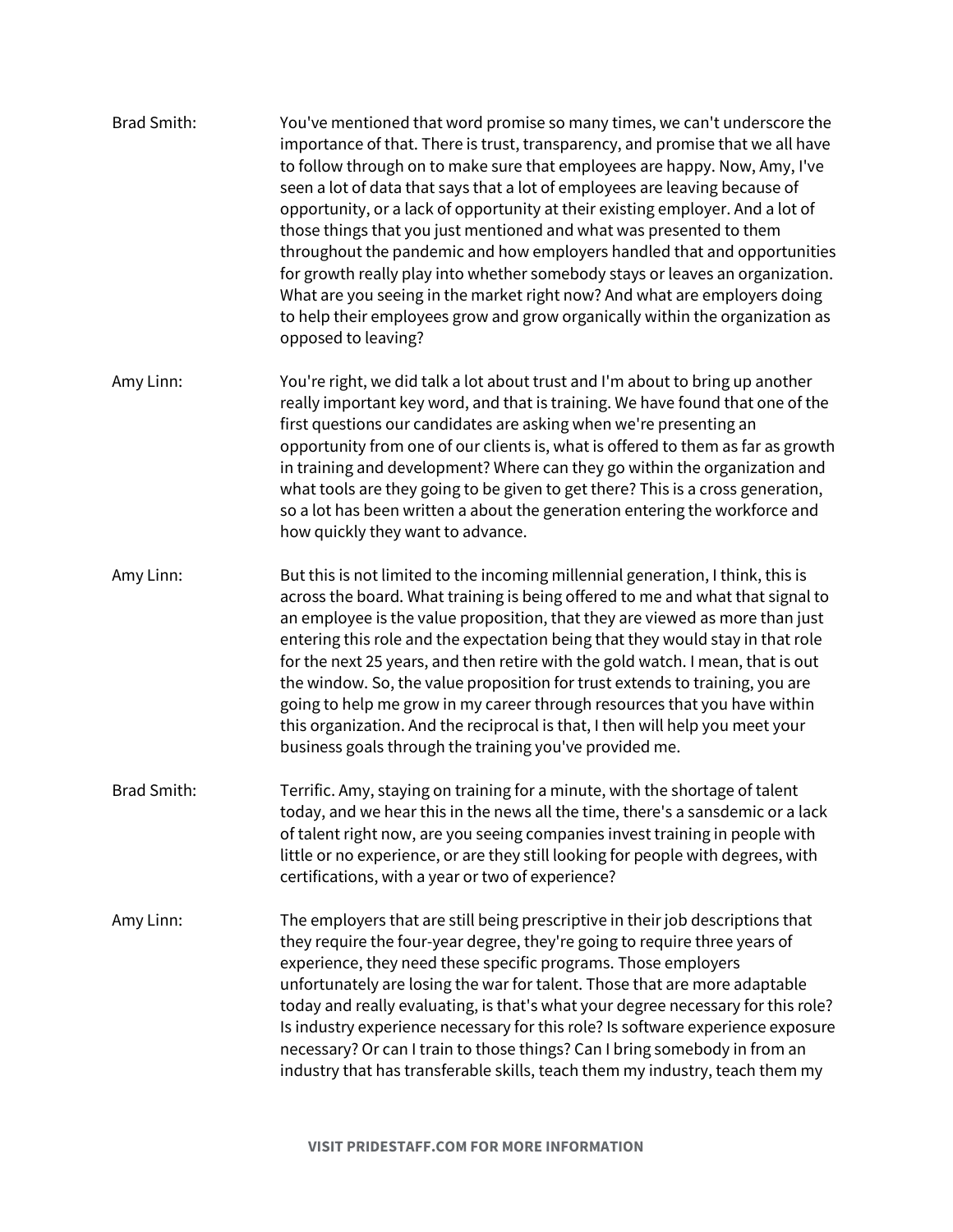|                    | software and provide them a path to advance? Those are the employers that<br>are winning.                                                                                                                                                                                                                                                                                                                                                                                                                                                                                                                                             |
|--------------------|---------------------------------------------------------------------------------------------------------------------------------------------------------------------------------------------------------------------------------------------------------------------------------------------------------------------------------------------------------------------------------------------------------------------------------------------------------------------------------------------------------------------------------------------------------------------------------------------------------------------------------------|
| <b>Brad Smith:</b> | Got you. Switching gears a little bit. You mentioned some things earlier that<br>employers are doing to really attract and retain talent. You mentioned things<br>like a four-day work week, no meeting Mondays, we're hearing of companies<br>that are going hybrid or remote, so allowing employees to work from home so<br>that there's a little bit more work home balance. When it comes to remote<br>work or work from home opportunities, are you seeing that a lot in your<br>market? And how are companies adapting?                                                                                                         |
| Amy Linn:          | Are we seeing that a lot in our market? Every candidate that calls and inquires<br>about opportunities that we have available, the very first question they ask is,<br>it remote or is there a hybrid work schedule? In fact, before the pandemic, only<br>one in about 70 jobs that were posted, listed anything regarding remote work.<br>Now, it's one in seven.                                                                                                                                                                                                                                                                   |
| <b>Brad Smith:</b> | Wow.                                                                                                                                                                                                                                                                                                                                                                                                                                                                                                                                                                                                                                  |
| Amy Linn:          | So, it is absolutely not only a trend, but it is a competitive advantage. If<br>employees are seeking out employers, in fact, they're two and a half times<br>more likely to respond to an ad if it mentions the opportunity for remote work,<br>then employers that want to remain competitive and win the war for talent<br>have to evaluate that as an opportunity.                                                                                                                                                                                                                                                                |
| <b>Brad Smith:</b> | Amy, you mentioned several things that you're seeing in the market with<br>employers changing, maybe going to a four-day work week, looking at that<br>hybrid model, offering remote, what other changes are employers making to<br>make their organizations, their companies, more attractive to talent and to<br>retain their existing employees?                                                                                                                                                                                                                                                                                   |
| Amy Linn:          | I think that goes back to the beginning of the conversation with the employer<br>brand and really looking at, do you remember when you were in school and<br>you had to show your work? I think about that a lot when we're talking with<br>clients that we serve or prospective clients, and they're wanting to show their<br>work, they're wanting that social proof, that what they're saying, what their<br>promise is is actually being followed through in the workplace. And so they're<br>doing things like putting a larger focus on celebrating their internal diversity,<br>maybe they're celebrating women in leadership. |
| Amy Linn:          | When somebody gets an internal promotion that isn't just anymore in the<br>internal newsletter, but that's going out on social media. When somebody's<br>recognized in the industry, that something that senior leadership is taking<br>note of. So, it is telling their story in a way that not only helps to reengage their<br>internal workforce, but they are showing that employer brand to perspective<br>employees. And in so, what we found really interesting is they're gaining more                                                                                                                                        |

**VISIT PRIDESTAFF.COM FOR MORE INFORMATION**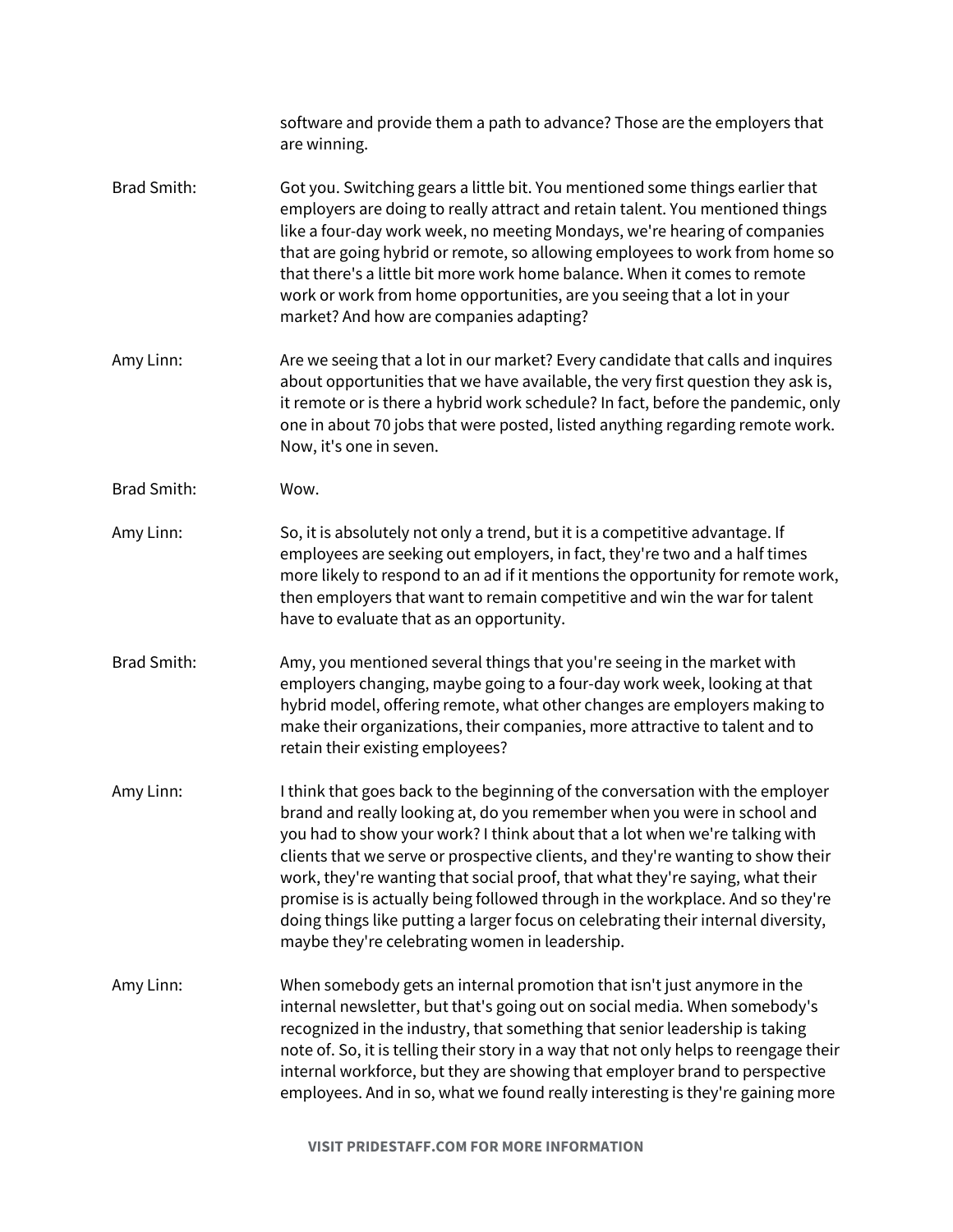|                    | referrals for new employees and in that way, they are helping to beat, if you<br>will, the sansdemic situation that you mentioned with the lack of available<br>employees where can they get them through referrals.                                                                                                                                                                                                                                                                                                                                                                                                                                                                                                                                                                |
|--------------------|-------------------------------------------------------------------------------------------------------------------------------------------------------------------------------------------------------------------------------------------------------------------------------------------------------------------------------------------------------------------------------------------------------------------------------------------------------------------------------------------------------------------------------------------------------------------------------------------------------------------------------------------------------------------------------------------------------------------------------------------------------------------------------------|
| <b>Brad Smith:</b> | I love that concept of telling that story of showing your work. As a company,<br>you can have the greatest employee value proposition ever internally, but if<br>that's not reaching externally, if that story isn't being told, you're not going to<br>reap those benefits. Now, PrideStaff, I want to commend you, first of all,<br>you've done an amazing job of getting your staff, your employees to tell that<br>story for you. If you look at any PrideStaff office in any market, they're in most<br>cases one of the highest rated most rated staffing companies in every market<br>that you're in. How did you do that?                                                                                                                                                   |
| Amy Linn:          | It's every experience that we have with an employee, a potential employee.<br>Our goal is to help that individual find work, whether it's through PrideStaff or<br>whether it's helping them to update their resume, gain new skills and find<br>employment outside of PrideStaff. If we reach that goal of helping them along<br>the way in their job search, we've made an impact on their life, we've lived our<br>mission. And in so doing, they're going to refer their friends, their family to us.<br>We just had a story, we had a couple come into our office yesterday and bring<br>breakfast for our entire team. I swear, Brad, it was probably three dozen<br>bagels and cream cheese and all of the toppings that they brought in, just to<br>say, thank you that we- |
| <b>Brad Smith:</b> | Wow.                                                                                                                                                                                                                                                                                                                                                                                                                                                                                                                                                                                                                                                                                                                                                                                |
| Amy Linn:          | Recognized them as an individual and asked what else they could do for us. I<br>think it's those types of experiences that people are going to not only talk<br>about at their dinner table, but they're going to take the time to put a review<br>on Glassdoor or on Google, on Yelp. They're going to share that story. And we<br>look at that from a consulting perspective with their clients as well. Can we<br>coach them through the experiences they're creating for their internal teams<br>and help craft them in a way that is true to their brand and helps them to<br>retain and find referral employees as well.                                                                                                                                                      |
| Brad Smith:        | Amy, that is so powerful. You and I both know that the quality of an employee<br>referral often outpaces other sources, and those are so powerful. And I love<br>that you've defined your EVP. You have an extremely strong corporate<br>mission. You live that day in and day out. And those stories come organically,<br>not that you don't have to work for it because you do work for it. You do work<br>to deliver on that promise, but just by delivering on that promise, you're<br>creating amazing value proposition and employees are becoming advocates<br>for you.                                                                                                                                                                                                      |
| Brad Smith:        | They're becoming recruiting sources, they're becoming referral sources, and it<br>is so powerful. Amy, I want to, first of all, thank you, great insight today. So                                                                                                                                                                                                                                                                                                                                                                                                                                                                                                                                                                                                                  |

**VISIT PRIDESTAFF.COM FOR MORE INFORMATION**